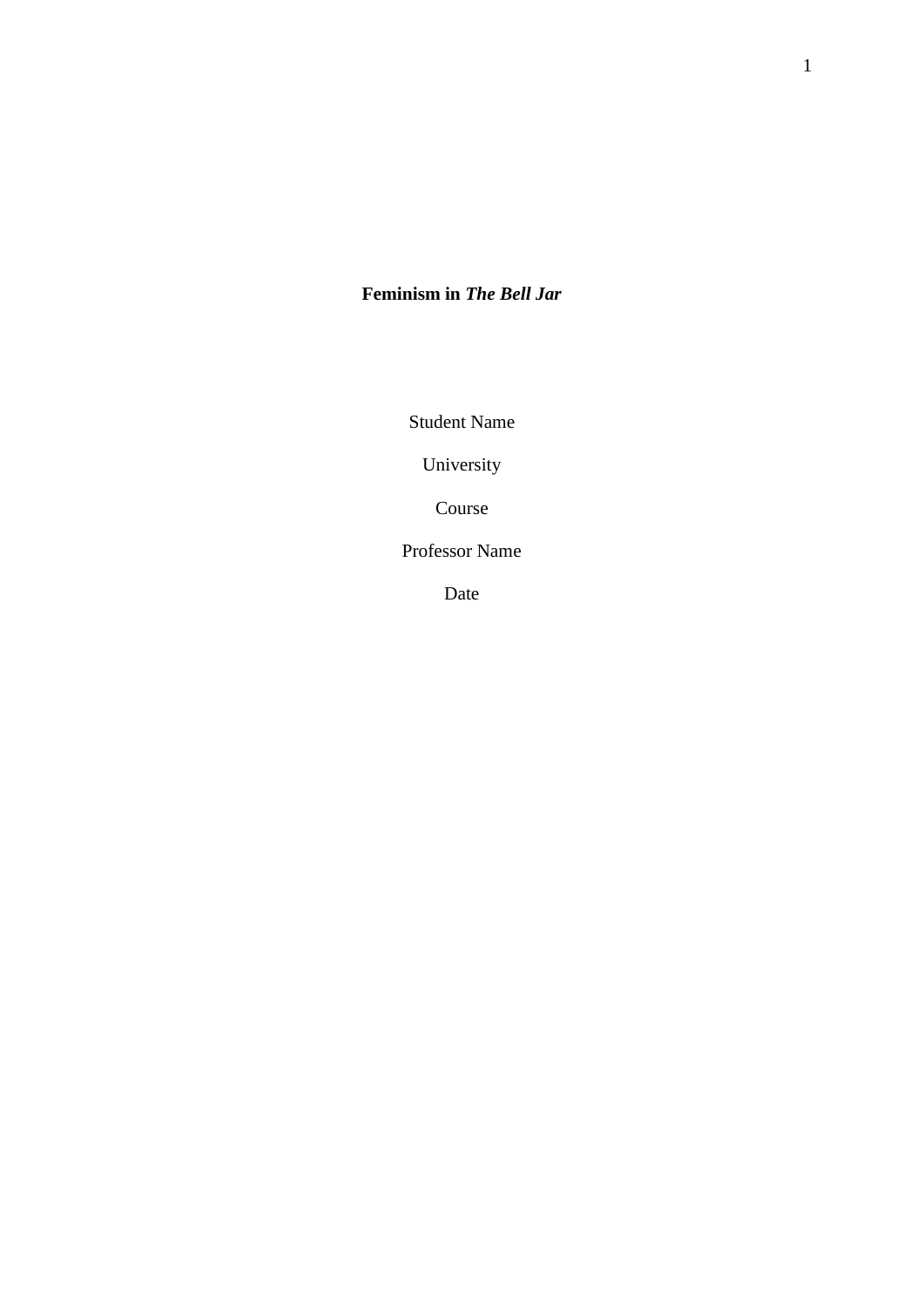# **Outline**

- I. Introduction
- II. The representation of feminism in *The Bell Jar*
	- A. Women's role in society in the middle of the XX-century USA
	- B. 'The bell jar' of Sylvia Plath reflected in the novel
	- C. The main questions of feminist agenda represented in *The Bell Jar*
- III. Conclusion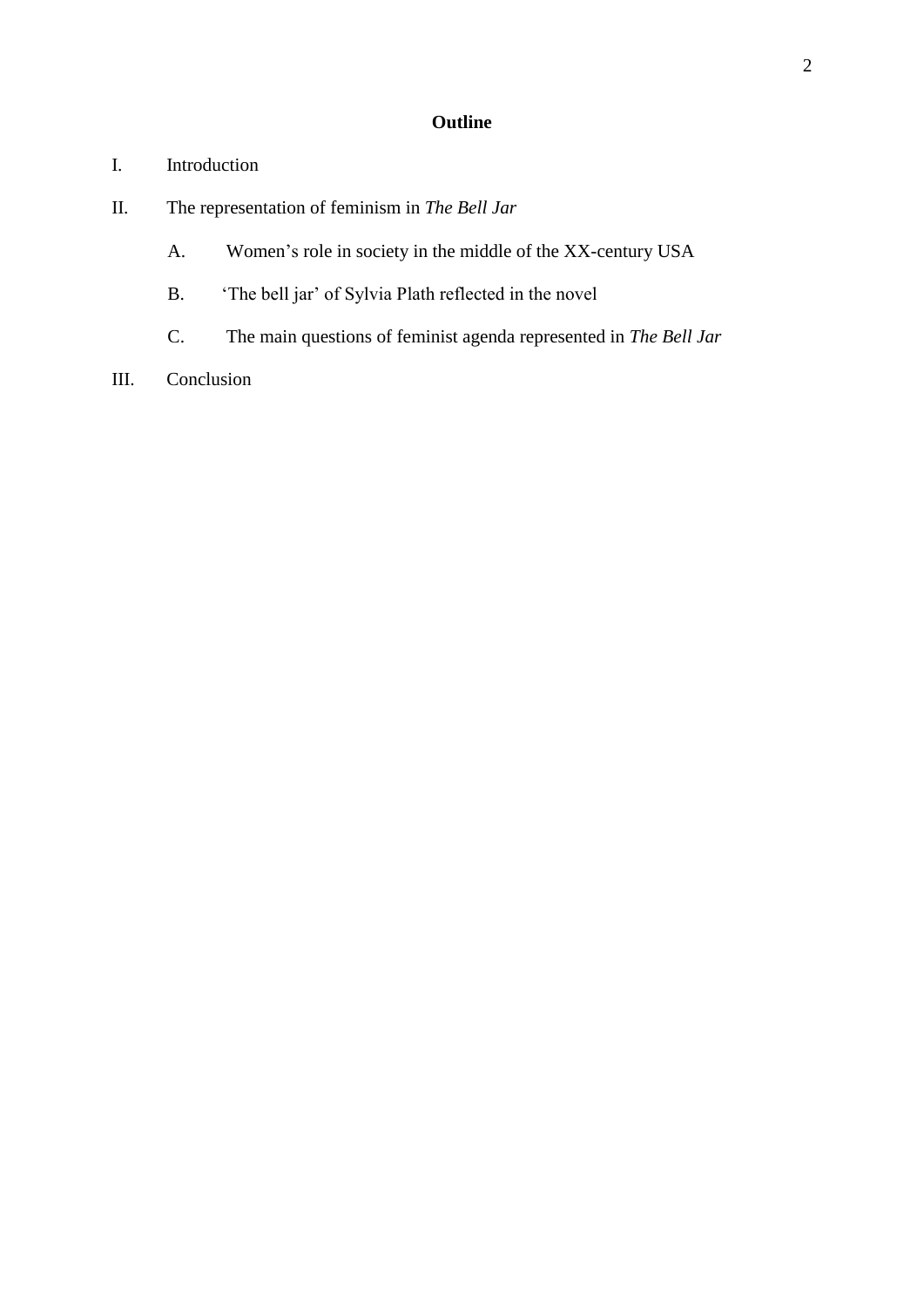#### **Feminism in** *The Bell Jar*

*The Bell Jar* is an autobiographical novel by Sylvia Plath, published in 1963. The prototype of the main character is Plath herself, who reflects on her experience of being married to Ted Hughes and her way as a female writer. The novel, which tells the story of nineteenyear-old Esther Greenwood, has become a cult work among feminists because of its tragic and actual content. The protagonist faces social prejudice and condemnation from her family and has to go a long way towards accepting herself and her value in society despite all cultural stereotypes. The main theme of the novel – the role of women in society – is the most important subject of the feminist agenda.

#### **The Representation of Feminism in** *The Bell Jar*

*The Bell Jar* was one of the first works in which issues of gender discrimination were overtly discussed. Since the narration takes place in the 1950s, the events of the novel should be related to the second-wave feminist movement. Women in the middle of the XX-century no longer demanded the acquisition of basic rights at the legislative level, they fought for gender equality in the common and professional spheres. This struggle, external and internal, was expressed in the character of Esther Greenwood.

## **Women's Role in Society in the Middle of the XX-century USA**

The demographic crisis of the 1950s negatively affected the position of women in the American society. The formation of the 'American Dream' was carried out by promoting the image of an ideal family in media: a big house, two children of different sexes and a happy smiling housewife. Women who wanted to make careers on an equal basis with men faced harsh criticism and condemnation. Esther Greenwood was forced to follow the same path: she dreamt of becoming a writer, which was an unsuitable profession for women in the 1950s. Those women, who, for one reason or another, could not meet the criteria for an ideal wife, had an intrapersonal conflict. *The Bell Jar* draws attention of the reader towards female exploitation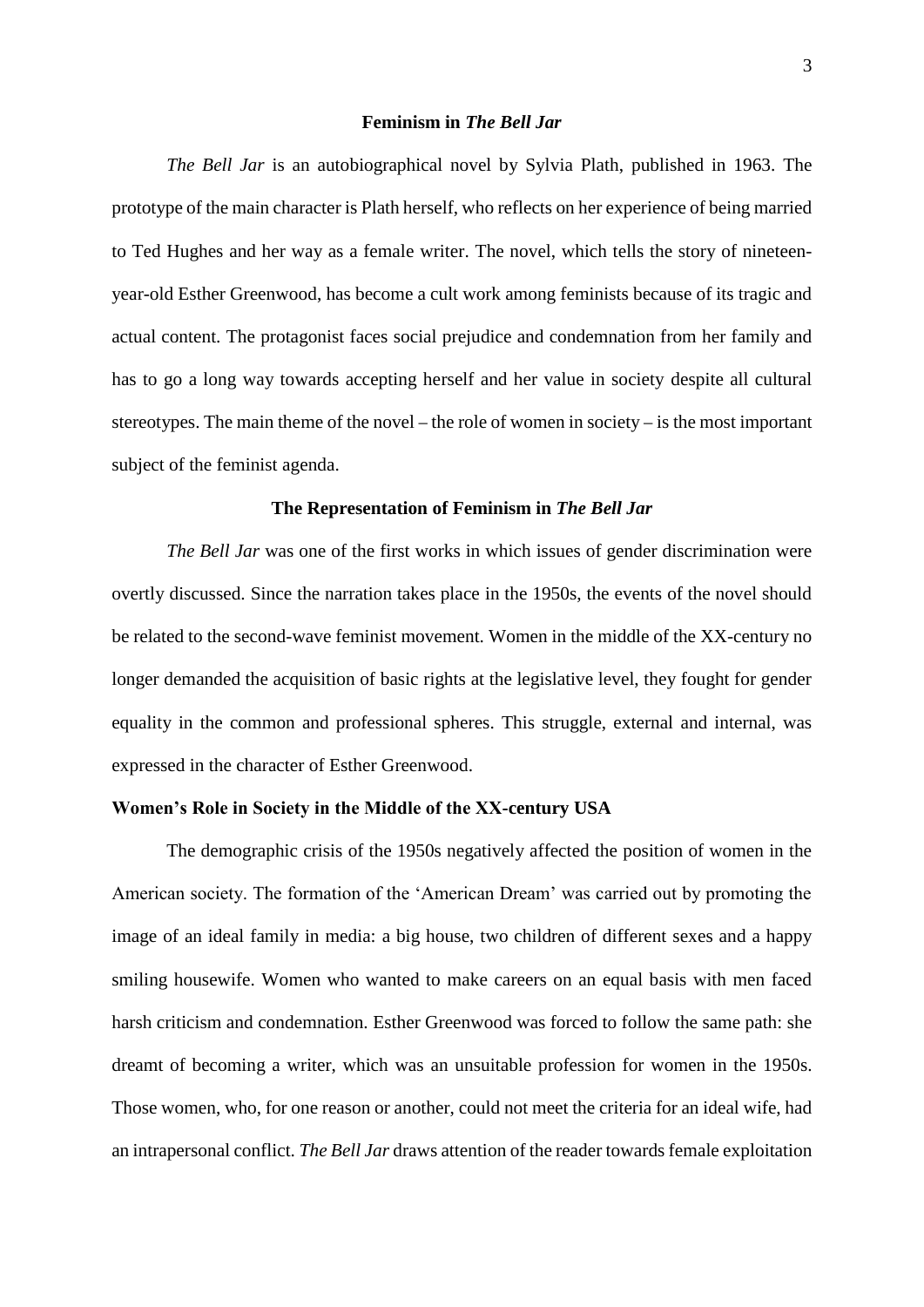under the banner of the institution of marriage (Imtiaz et al. 2019)**.** The duty of each woman to get married destroys both the heroine's life and the life of Sylvia Plath herself. Internal problems caused by intransigence with the patriarchal world led to the mental illness of the main character. The struggle of a young woman for public recognition in the patriarchal world formed the basis of Sylvia Plath's novel.

### **'The Bell Jar' of Sylvia Plath Reflected in the Novel**

Sylvia Plath expressed the difficulties associated with gender discrimination, which she herself had to go through, in *The Bell Jar*. The novel is based on self-reflection and the tradition of confessional literature. This allows considering this work as a vivid example of modernism in literature (Gourley, 2018). However, it was not only the literary tendency that forced the author to write such a novel, in fact, she needed to express her own experiences. The main plot line is almost completely identical to the events happened with Plath in 1953. She became a laureate of a literary competition and received an invitation to an internship at a publishing house, just like Esther Greenwood. The cruelty of the real world towards the young female writer Plath also reflected in the novel. In addition, the novel describes cases of abusive behavior on the part of men, which the author herself had to experience. Although Plath never described herself as a feminist, she managed to create a real manifest encouraging women to fight for their rights.

## **The Main Questions of Feminist Agenda Represented in** *The Bell Jar*

The main themes raised by the second-wave feminism movement – discrimination of women in the professional sphere and in matters of marriage and childbirth – are reflected in *The Bell Jar.* The main character, like thousands of other women in 1950s, tries to speak out against gender discrimination. To fight against it, she chooses the most correct way: solving internal problems and getting rid of inner misogyny.

One of the main themes of the feminist agenda is the fight against offending women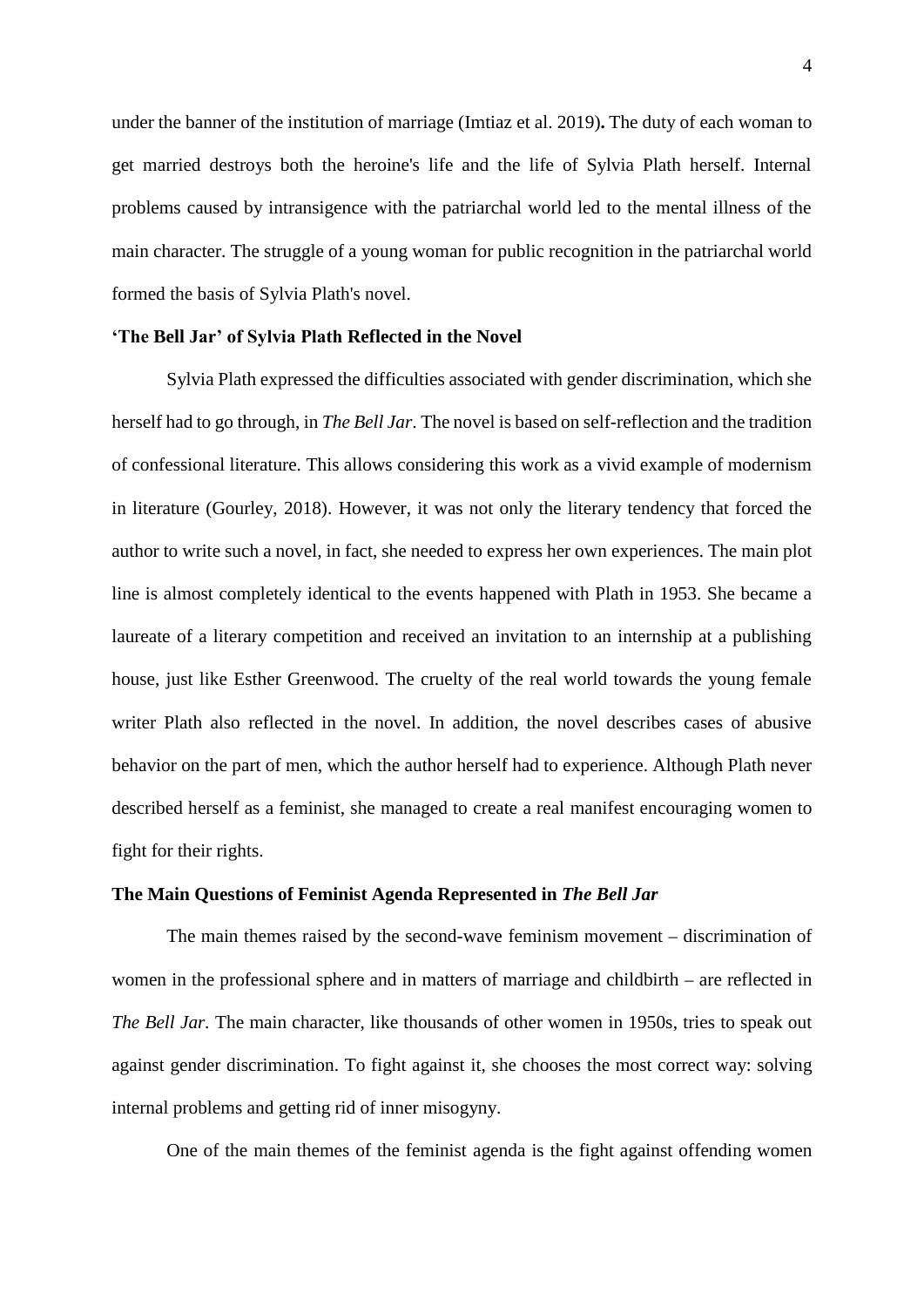stereotypes, which Esther Greenwood successfully wins. She proves that even an emotional and sensitive person can be strong. The creator of the novel destroyed the stereotype of female emotionality as a weak side, since she herself constantly faced it. Sylvia Plath is treated differently: she is both a talented writer and just a hysterical woman (Felski, 2020). However, Esther Greenwood's example shows that the feminist struggle against stereotypes is not vain: she managed to prove her worth and importance, despite the prejudices.

Professional discrimination of women is also perfectly reflected in the novel. Esther Greenwood is surprised that it is much easier to become a famous writer being a man, not a woman. It is especially difficult for woman to withstand the competition when a famous and talented male writer is her husband or partner: this happened both in the novel and in real life. Sylvia Plath was able to achieve only posthumous recognition of her talent. However, even nowadays, many people know her not as a talented writer, but as a wife of the famous poet Ted Hughes (Frances-White, 2019). Fortunately, the heroine of the novel manages to prove to the society and, first of all, to herself that her talent is significant.

Finally, a very important topic of the feminist agenda is the unequal roles of men and women in romantic relationships, and it is one of the main motives of the novel. Sylvia Plath herself is trying to get over a difficult breakup with Ted Hughes throughout the novel. According to the writer, it was her husband who triggered her mental illness. Relationship with him became a kind of the 'bell jar' for Plath, hindering her creative realization as a writer. Ted Hughes is to blame for the fact that the novel was not published for so long. Esther Greenwood meets violent men who do not believe in her success in literature, as well as her creator. However, she manages to resist the world and defend her rights to success, recognition, and happiness.

#### **Conclusion**

*The Bell Jar* by Sylvia Plath represents the problems of a young woman defending her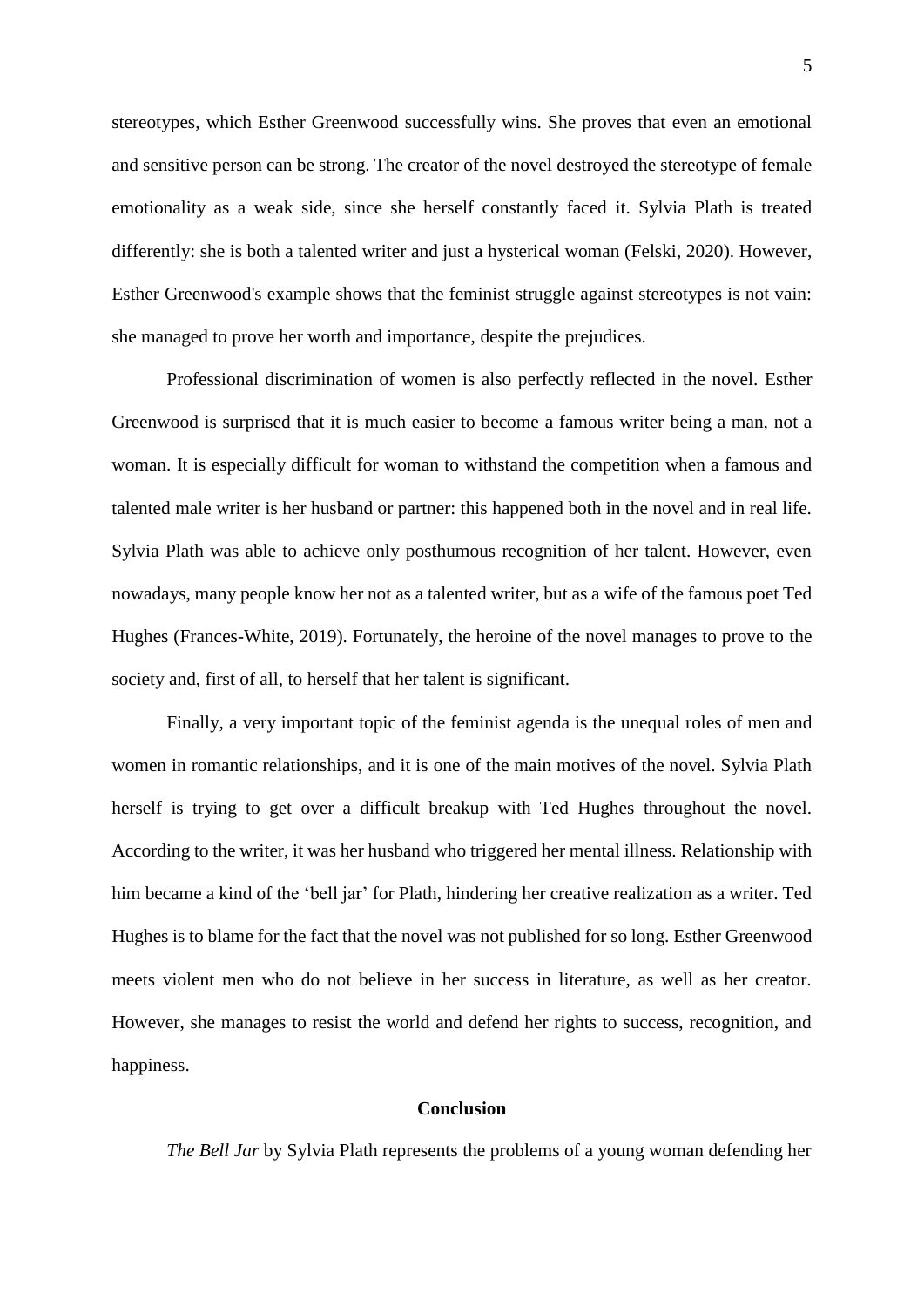rights to public recognition. The author reflects on her own thoughts about the inequality of men and women in the autobiographical novel. The main issues raised in the novel correspond to the feminists of the second-wave agenda. The problems of personal formation in the patriarchal world, defending the significance of one's creativity and professional recognition, are reflected in this work. The powerful novel and the tragic fate of its author still inspire women to fight for equality.